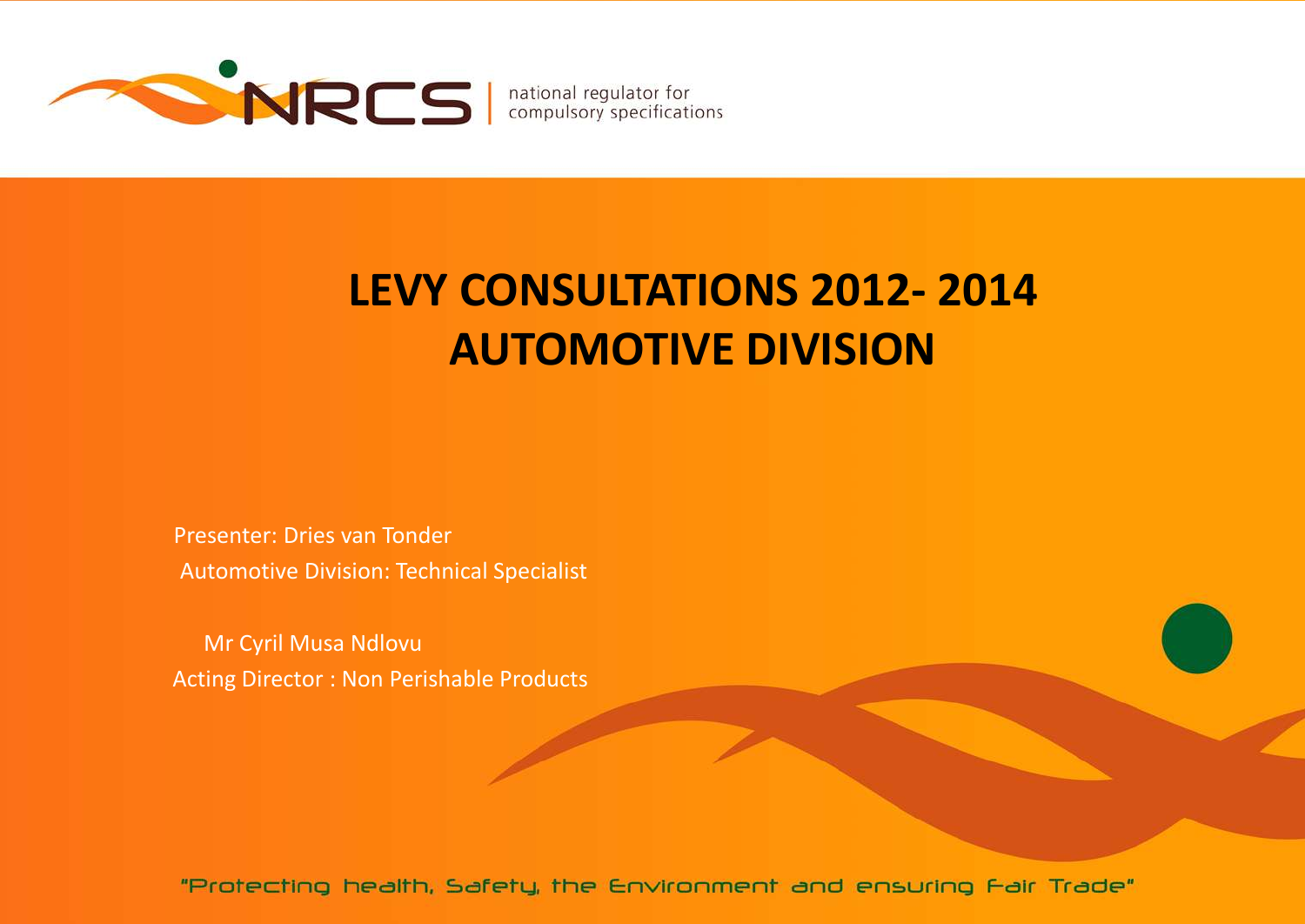# **POINTS FOR DISCUSSION**

- ▶ NRCS Vision/Mission.
- $\triangleright$  New Legislation.
- $\geq$  2010/11 Feedback.
- ▶ Operational Performance.
- **≻ Challenges.**
- $\triangleright$  Finances.
- Levy Proposals.
- Discussions/Objections and Submissions.
- **≻ Closure.**

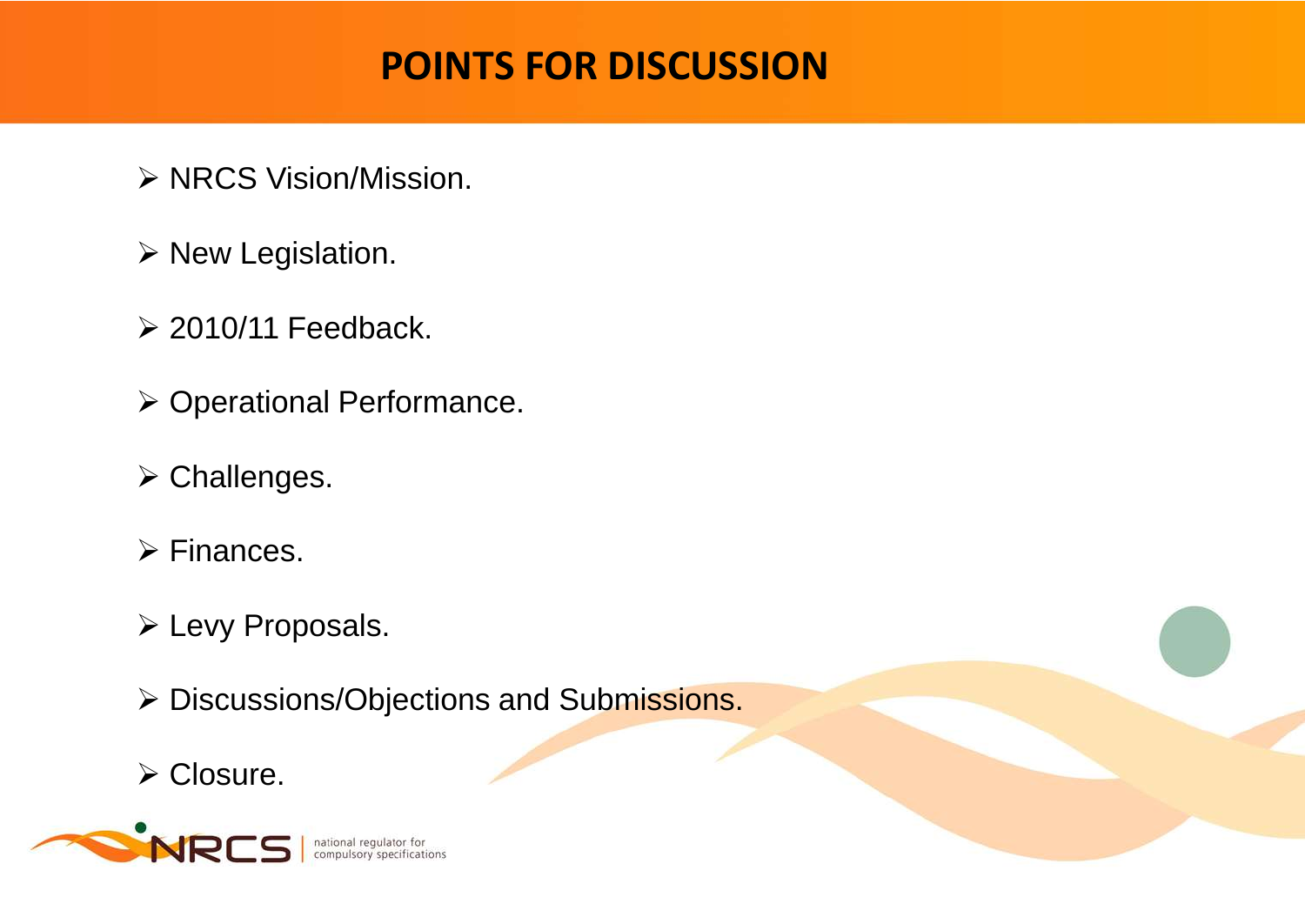## **NRCS VISION AND MISSION**

#### **NRCS VISION**

The vision of the NRCS is to foster public safety, health and environmental protection.

## **NRCS MISSION**

The NRCS mission is to administer and maintain compulsory specifications and technical regulations in the interest of public safety, health, environmental protection and fair trade

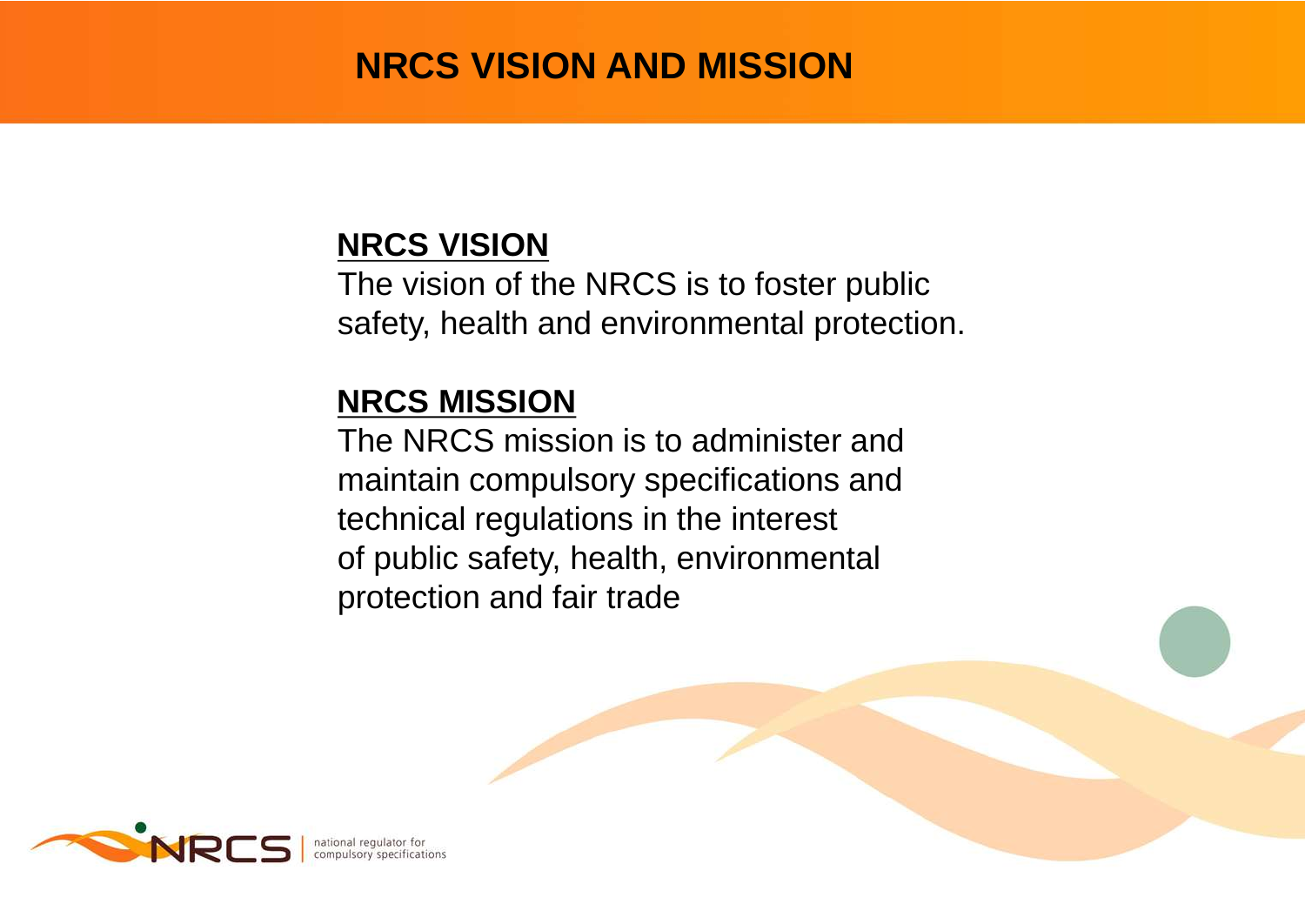#### **PUBLICATION OF NEW REGULATIONS**

- The NRCS Regulations came into force on 1 January 2011. (Replacement of Regulation R999).
- Among others, the regulations deal with issues such as the payment of levies, sales permits, directives and the registration of MIB's of products and providers of services subject to compulsory specifications.
- The roll-out of registration of manufacturers in particular has begun at a good pace, with the process being made as user-friendly and smooth as possible through the use of online registration on a dedicated portal on the NRCS website.
- More information on role-players through the registration process and the efficient enforcement of the new regulations should not only make the organization more effective, but should allow for the collection of additional income for the Regulator to use in enacting its mandate.

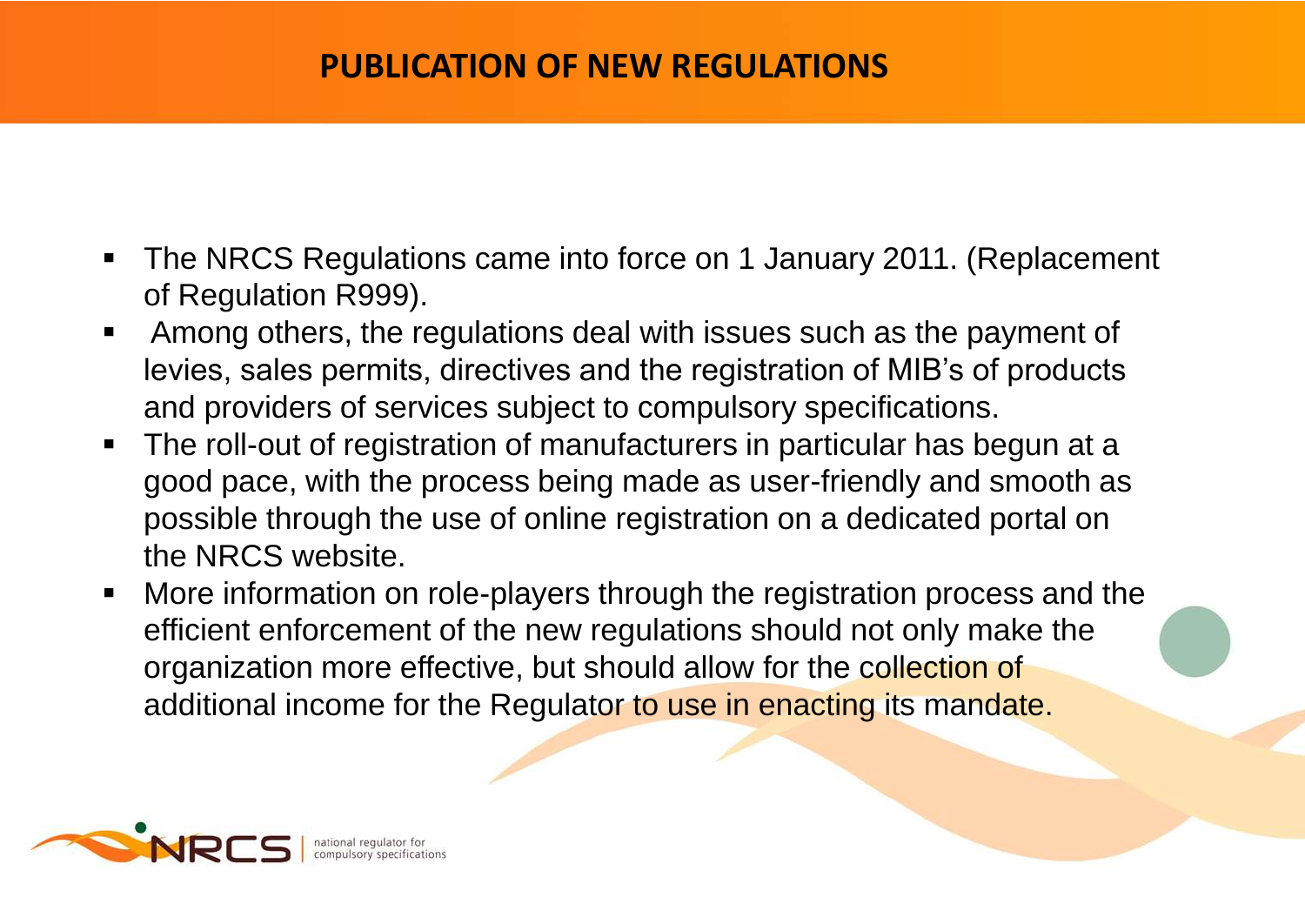## **2010/11 FEEDBACK**

- 2010/11 financial year was a difficult year for the organization. On average, 79% of the NRCS's income was received from industry levies and only 21% from government
- .<br>|- These operational and financial challenges were further exacerbated by the industrial action during the third quarter of the financial year.
- We believe that risk based inspections and mandatory registration of regulated companies, coupled with technology, will lead to high levels of effectiveness.
- To this end, the NRCS introduced the development of a Customer Relationship Management (CRM) system during this year. The CRM system is intended to expedite client management by enhancing client registration, lodging of applications and approval of certificates. (Envisaged to roll-out in second part of 2012)
- CRM will allow NRCS to communicate and share critical information with its partners, including (SARS), (DoT E Natis), Companies and Intellectual Property Commission (CIPC) and (ITAC). The system will also incorporate inspections and sampling information, thus streamlining processes and contributing to greater organizational efficiency and effectiveness

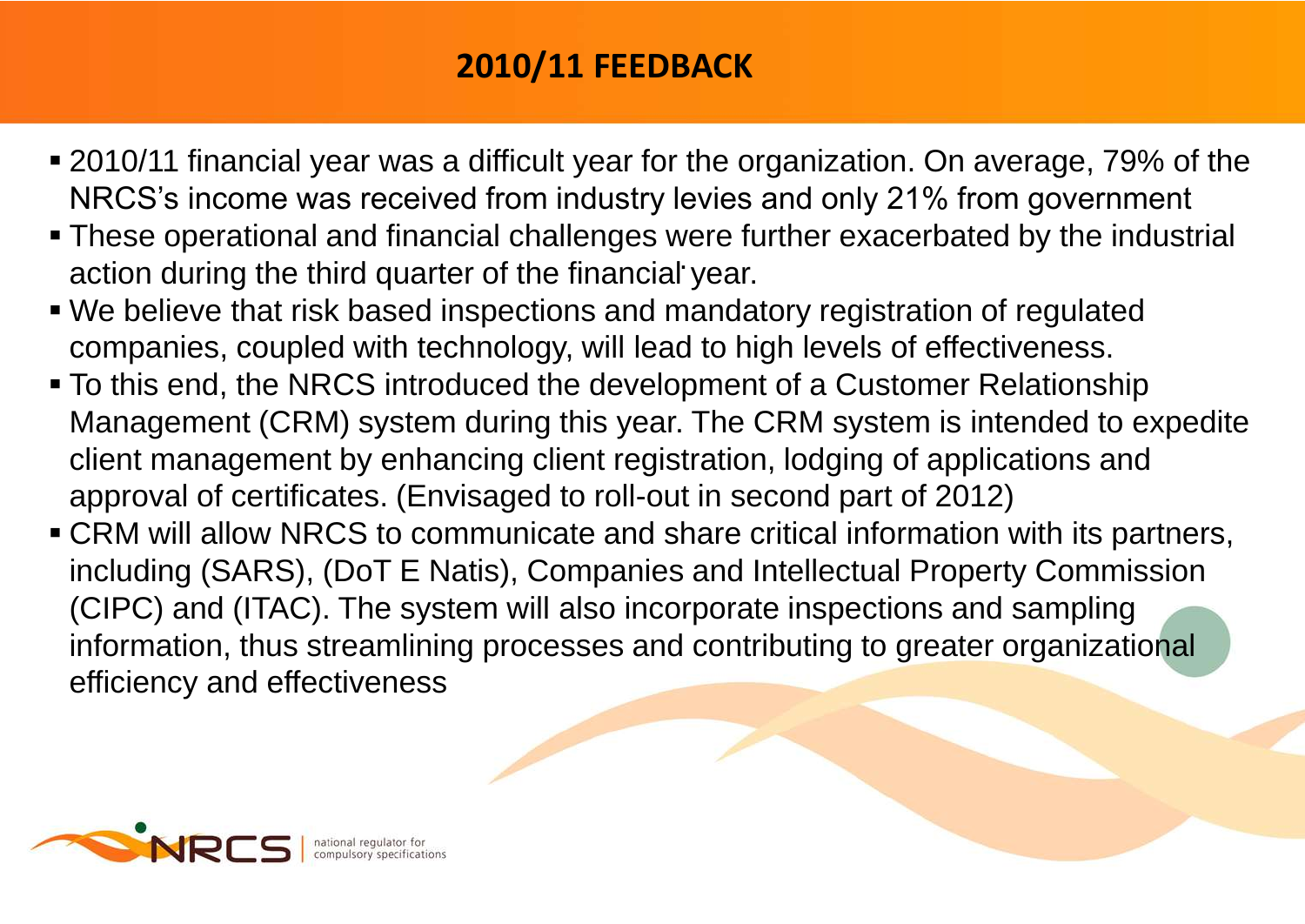## **2010/11 FEEDBACK CONTINUE**

- Human Resources an on-going challenge as the organization operates in a highly specialized environment for which skills are relatively scarce.
- . Lack of adequate financial resources hampers the implementation of the Competence Development Programme and other corporate programs.
- As at 31 March 2011, the organization had a total staff complement of 287 permanent employees and six contract employees.
- The Automotive Division has a staff compliment of 45 with 14 being support administrative staff. The Division was fortunate in that only two inspectors resigned during this report period.
- NRCS Staff is currently busy with a project at various customs ports and early indicators are reflecting positive results.

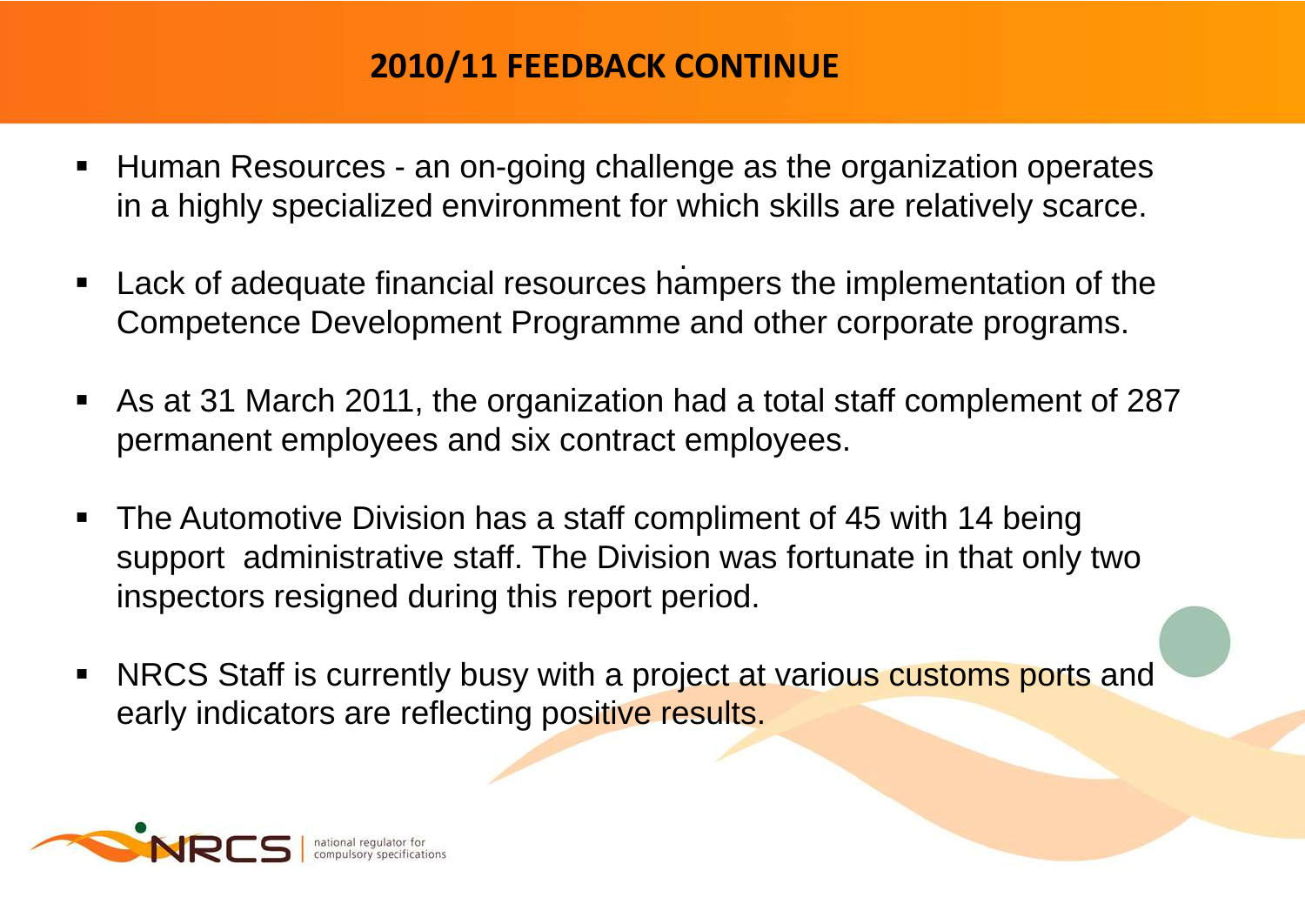#### **OPERATIONAL PERFORMANCE**

## **Actual Performance of the Automotive Division for the past 12 months;**

.

- Inspections Completed 4 986
- Approvals Granted (Homologation Vehicles Incl derivatives) – 2997
- Approvals Granted (Homologation of Tyres) 3314
- Approvals Granted (Commodities) 109
- Sanctions Applied 41 Directives were served
- Motor cycle helmets destroyed Value R59,000-00
- E-Natis numbers 25 Natis model numbers suspended

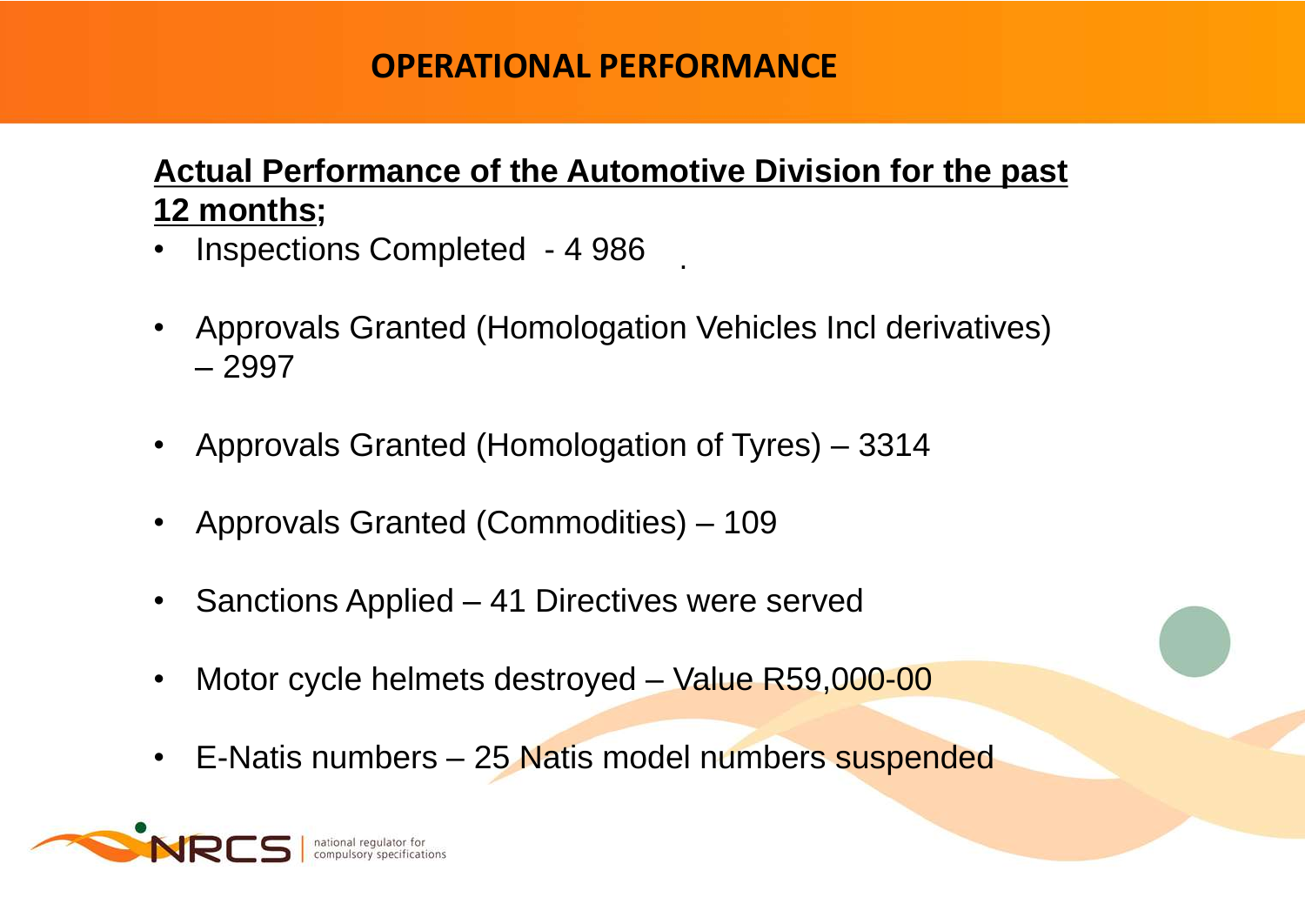#### **OPERATIONAL PERFORMANCE CONTINUE**

- . tyres and motorcycle helmets. 11 Technical signatories were declared The Department achieved SANAS accreditation in the areas of – M1&N1 Light passenger and Commercial vehicles, Motor vehicle competent in line with the requirements of ISO17020.
- During August 2011 assessment, a further 13 individuals in the N2 and N3 Category vehicles were assessed and competency is currently being approved by the SANAS approvals board.
- This will bring the total to 24 individuals being competent as Technical Signatories according to ISO 17020.
- It is anticipated to achieve 100% accreditation within the next two years dependent on availability of SANAS. (Meeting to take place with SANAS before end of year to address concerns)
- Homologations were done in China, Australia and the United Kingdom.
- **Participation in SABS Technical Committees, NDoT meetings and** WP29 and GR activities are on-going to ensure that the Division stays on par with all developments.

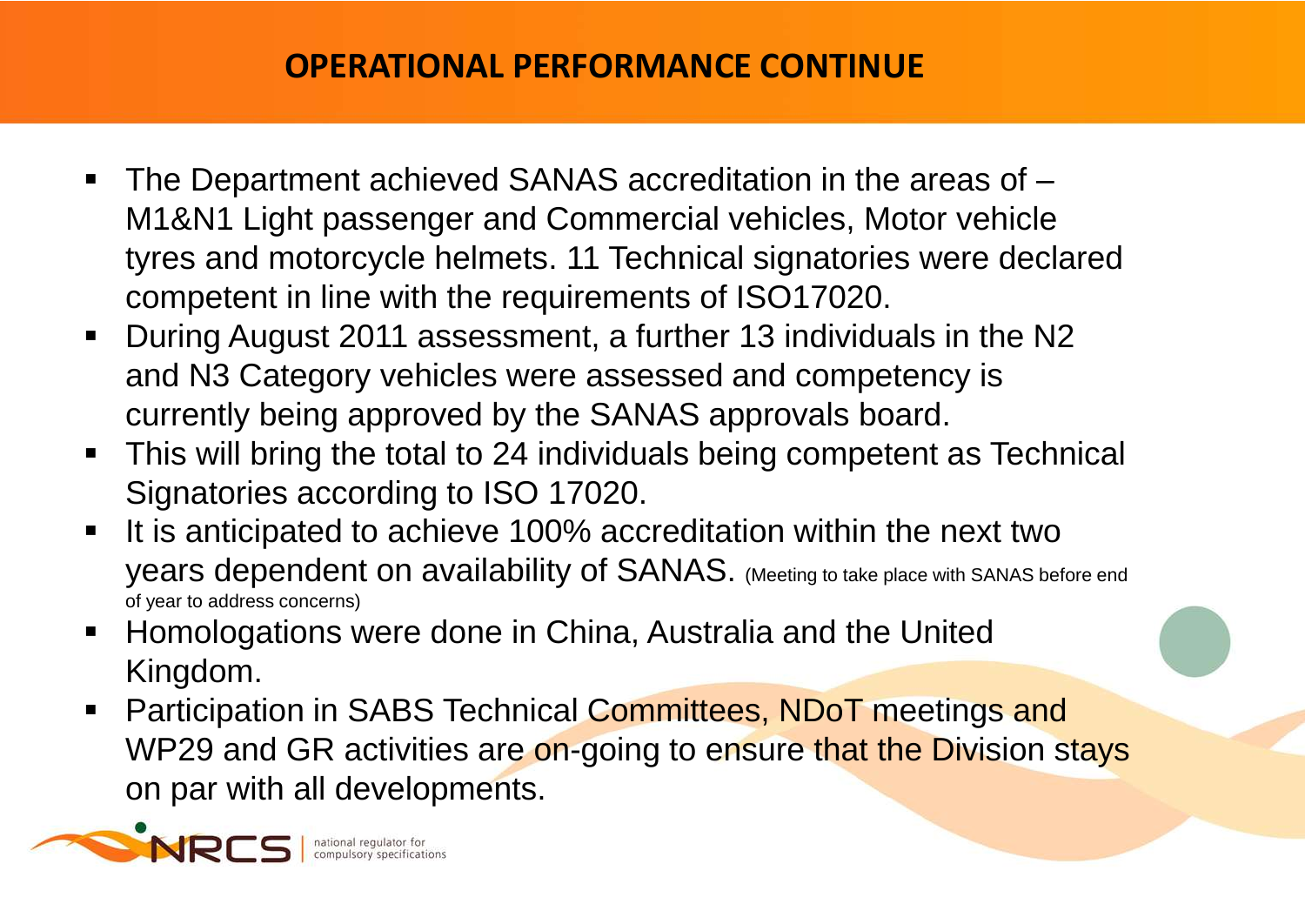#### **CHALLENGES**

- . elastomeric cups and seals, motor vehicle tyres and child restraints as ■ The lack of accredited testing facilities remains a challenge and examples of such limitations are motorcycle helmets, brake fluid, well as various test required within the different category vehicles.
- **Turnaround times offered by many of the testing facilities resulted in** some instances in the NRCS not being able take action in a timely fashion.
- Budgetary constraints meant a delay in the appointment of specialist investigators that are needed for the SIU to start operational work.
- The lack of memorandums of understanding with some key government agencies such as SARS and SAPS created operational constraints, for example in cases where the SAPS assistance was sought.

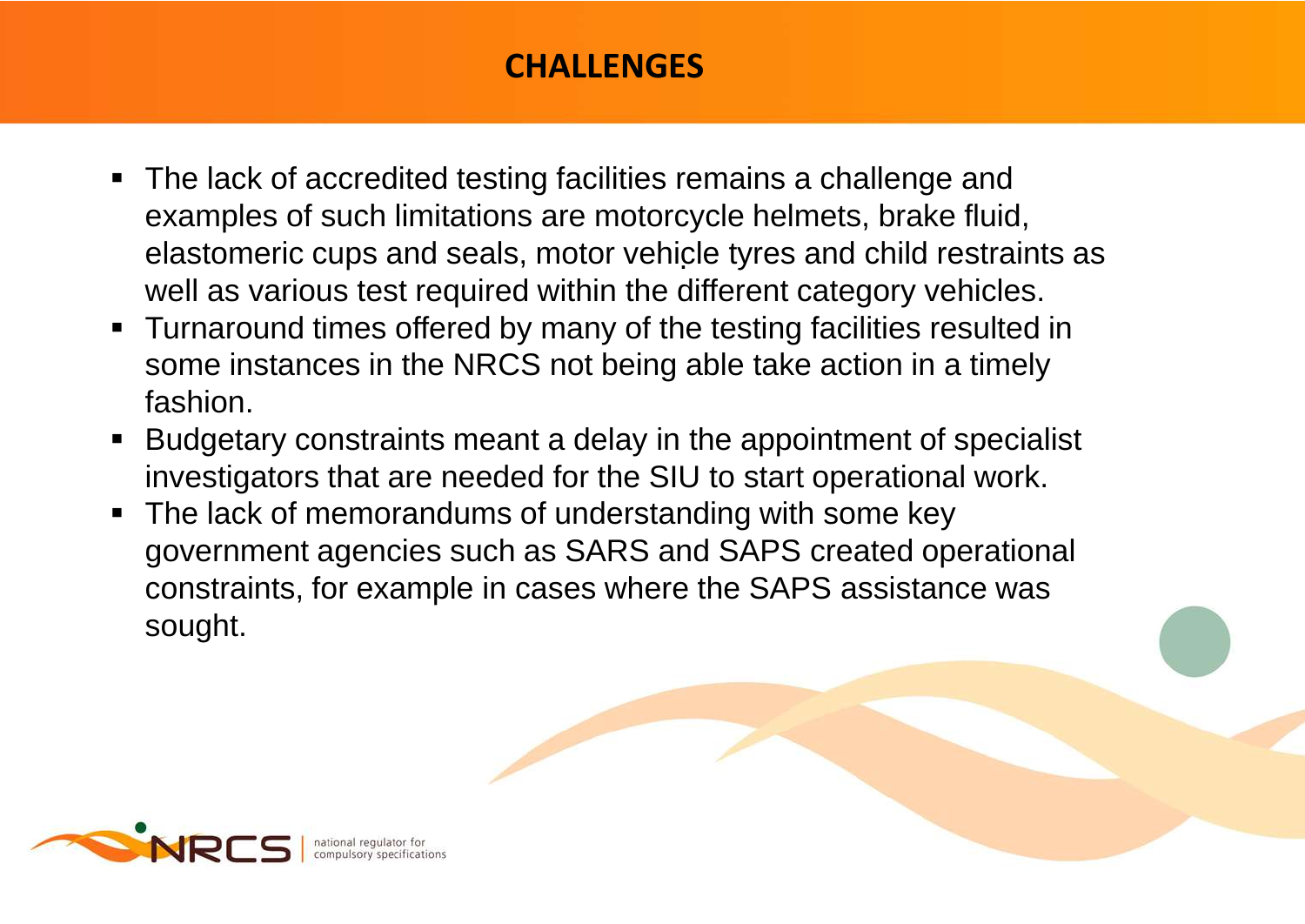#### **LEVY CALCULATION MODEL**

- 1. Total costs per industry, including direct and support cost
- 2. Total number of current inspectors included on cost mentioned in 1 above
- 3.  $1/2$  = cost per inspector
- 4. Number of inspectors needed for a specific product
- 5. 3 X 4 = Total cost needed to recover for a product to be regulated
- 6. Total number of products in the industry
- 7.  $5/6$  = Levy per product regulated

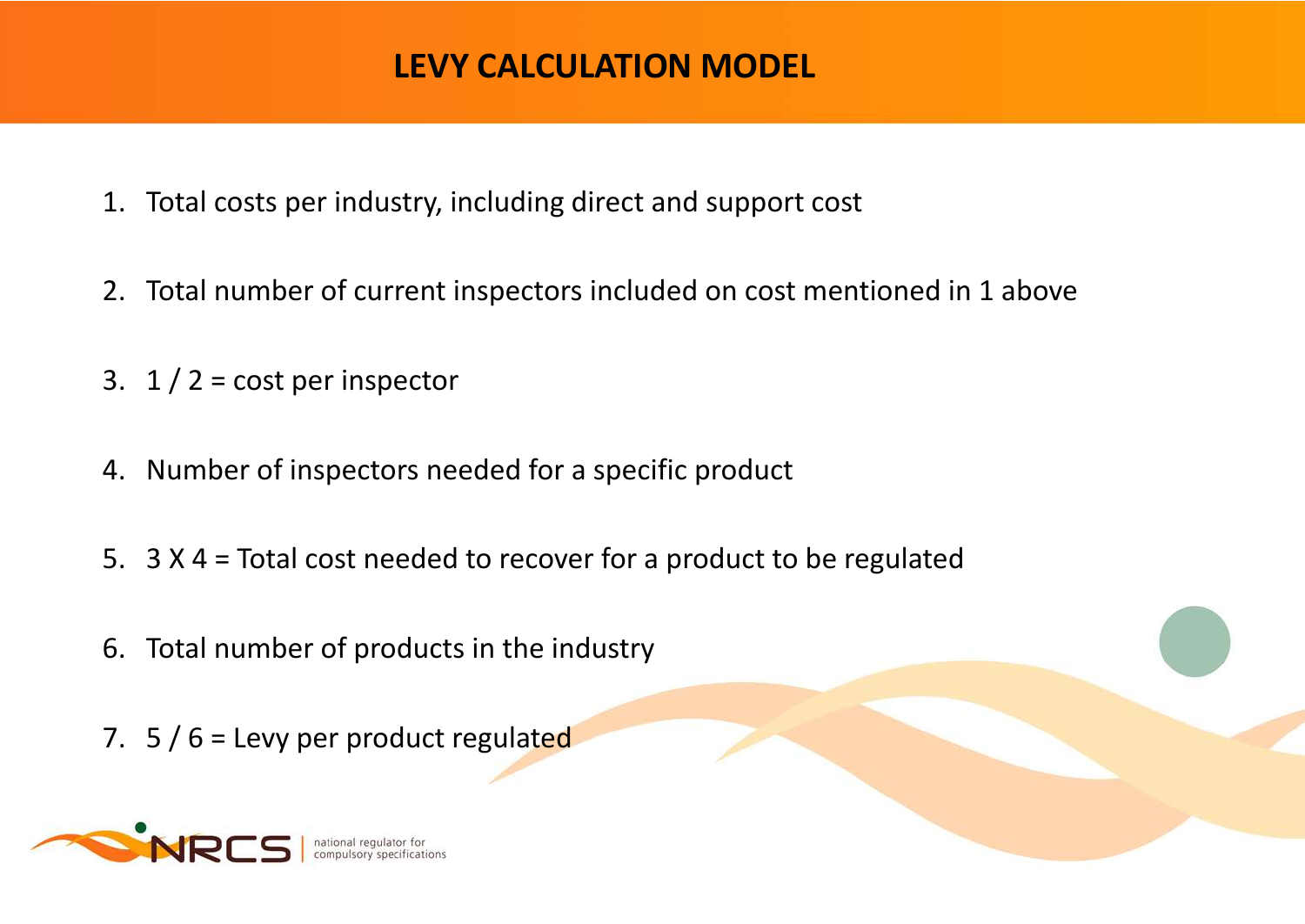## **LEVY PROPOSALS**

- Consultation 2010, was gazetted 4 August 2011
- NRCS suggest that the fees be applicable from 1 July 2011.
- 2011 Consultation will be gazetted in May 2012, effective from 1 July 2012 and payable January 2013.
- General suggested increase 2012: 3,9% (Ave CPI as published by Govt)
- **Exceptions:**
- Passenger tyres from R0,17 to R0,22
- Commercial tyres, from R0,22 to R0,30
- Towbars, levy need to be implemented after consultation with Towbar Industry.

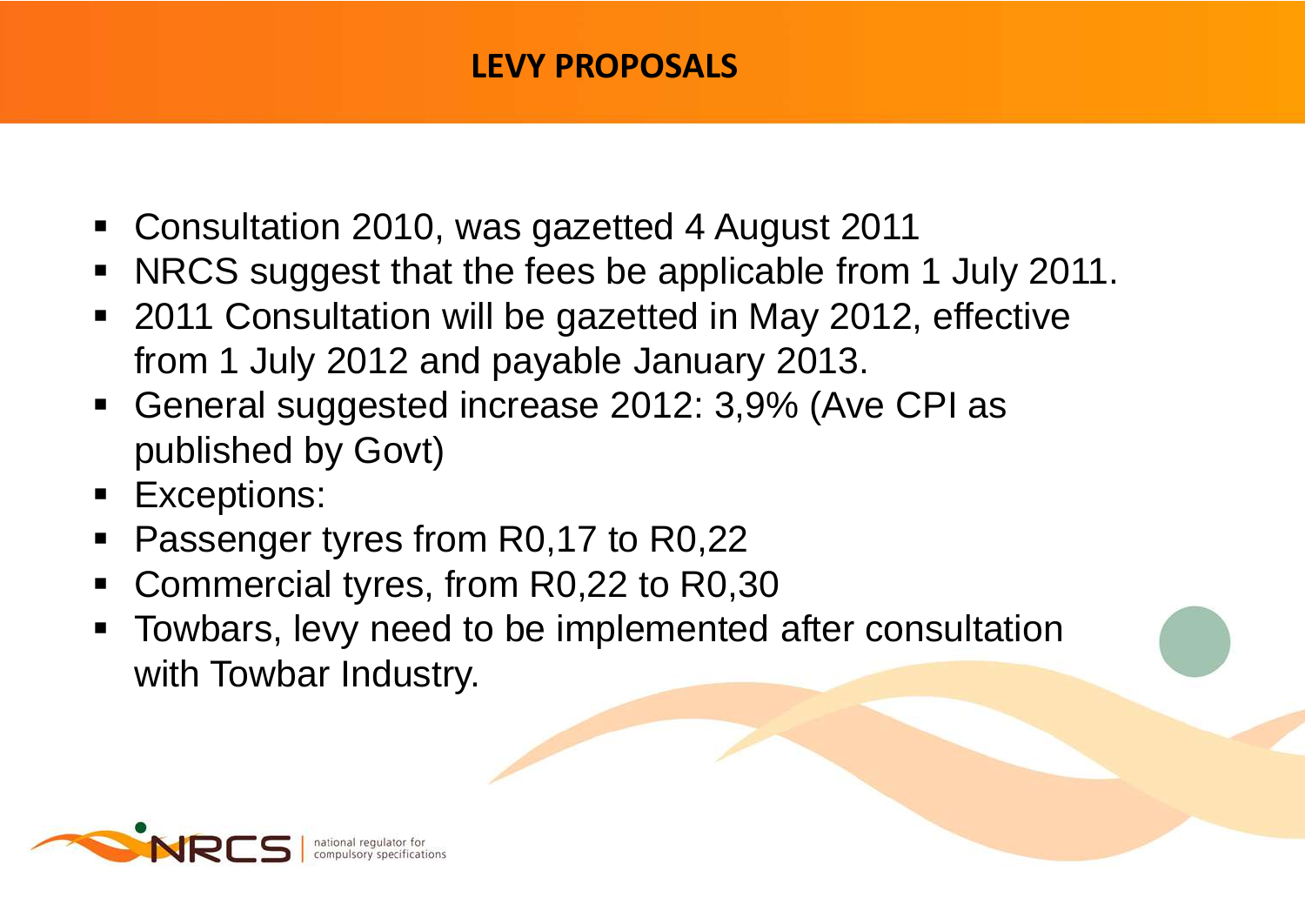## **LEVY PROPOSALS**

- Elastomeric cups and seals for hydraulic brake systems (8410) (Loose) R6.68 per 100. (Was R6,43)
- **Elastomeric cups and seals for hydraulic brake systems** (8411) (Kit Form) R0.30 per Kit (Was R0,29)
- Amend Notification of New vehicle model form processing - Fee R618-00 (Only applicable where no Homologation fee is relevant.)
- Add: Application for amendments and reprints. Fee R60-00 (Already calculated as new fee)

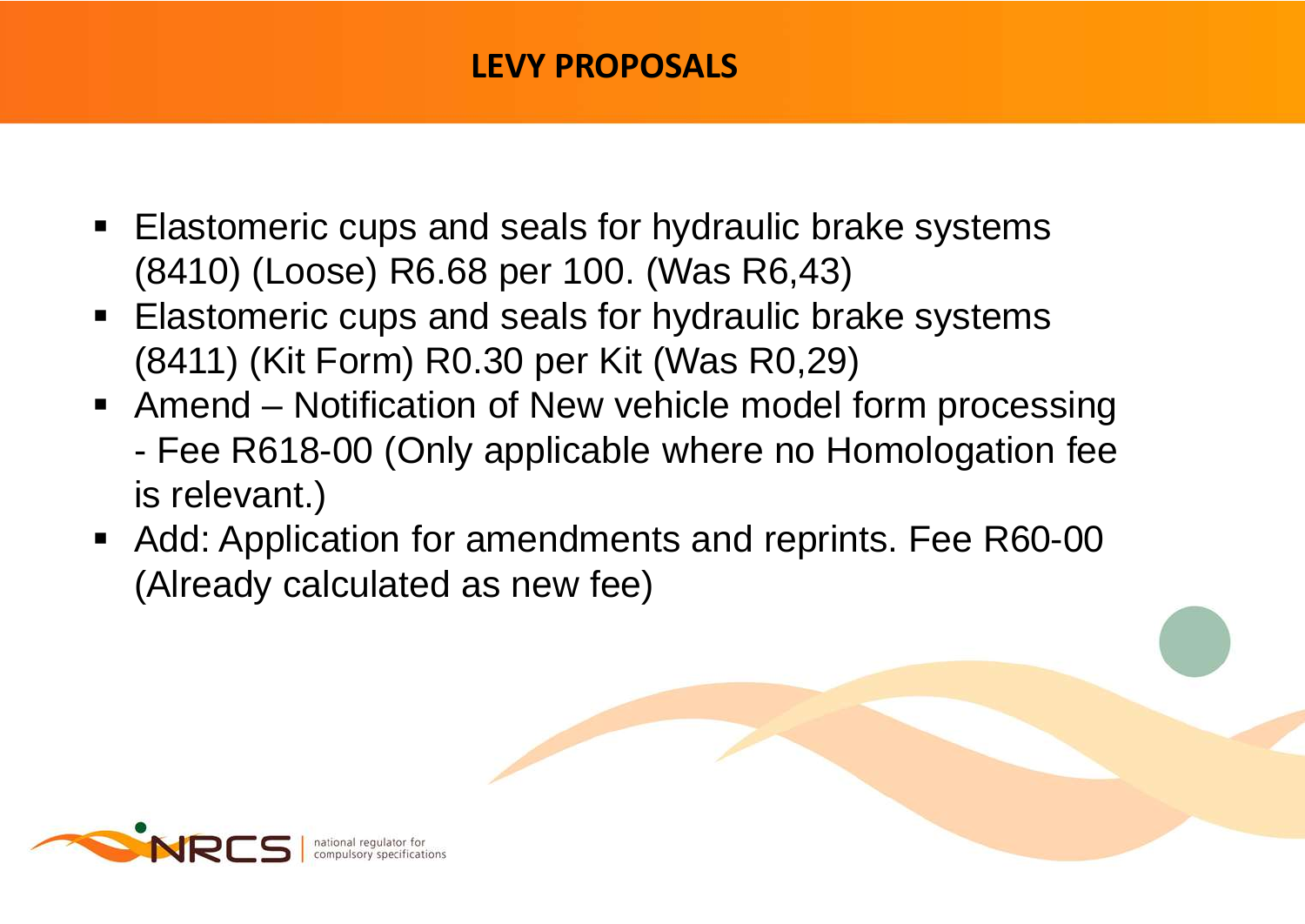#### **LEVY PROPOSALS CONTINUE**

## Further to the proposals:

- **Propose that agreement be reached with Industry to** accept a CPI (As declared annually by Govt) related increase for the following period.
- If CPI + increase a formal meeting shall be called.

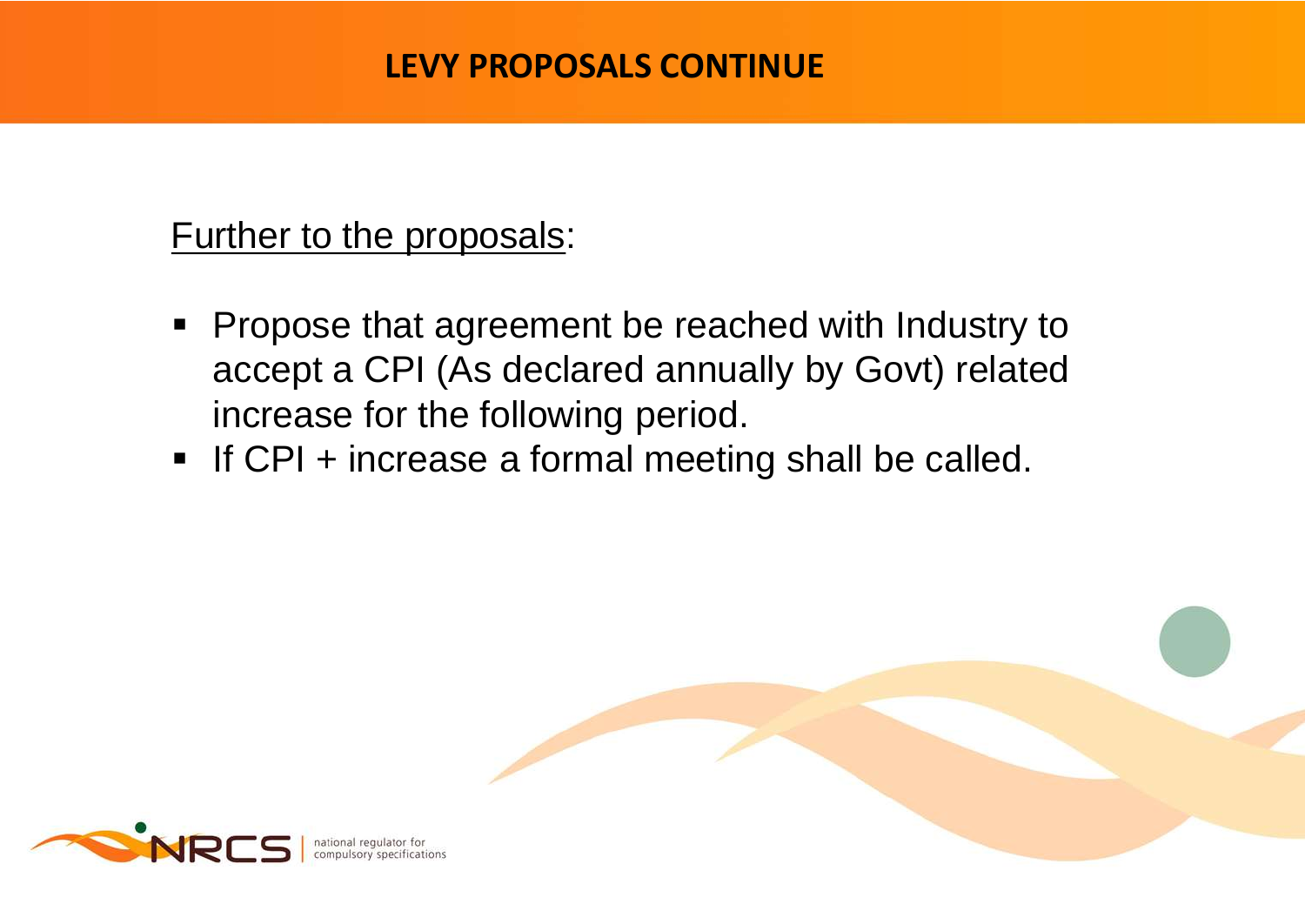Interested parties can lodge their comments and/ or objections from today to the Acting Executive Director – Non Perishables: Mr Musa Ndlovu E-mail: [ndlovucm@nrcs.org.za](mailto:ndlovucm@nrcs.org.za) Administrator Tumi Kekana [kekanabe@nrcs.org.za](mailto:kelanabe@nrcs.org.za) Tel : 012 428 7252

• Closing date for comments/objections: by end of business day on the 30 November 2011.

Please Sign attendance register